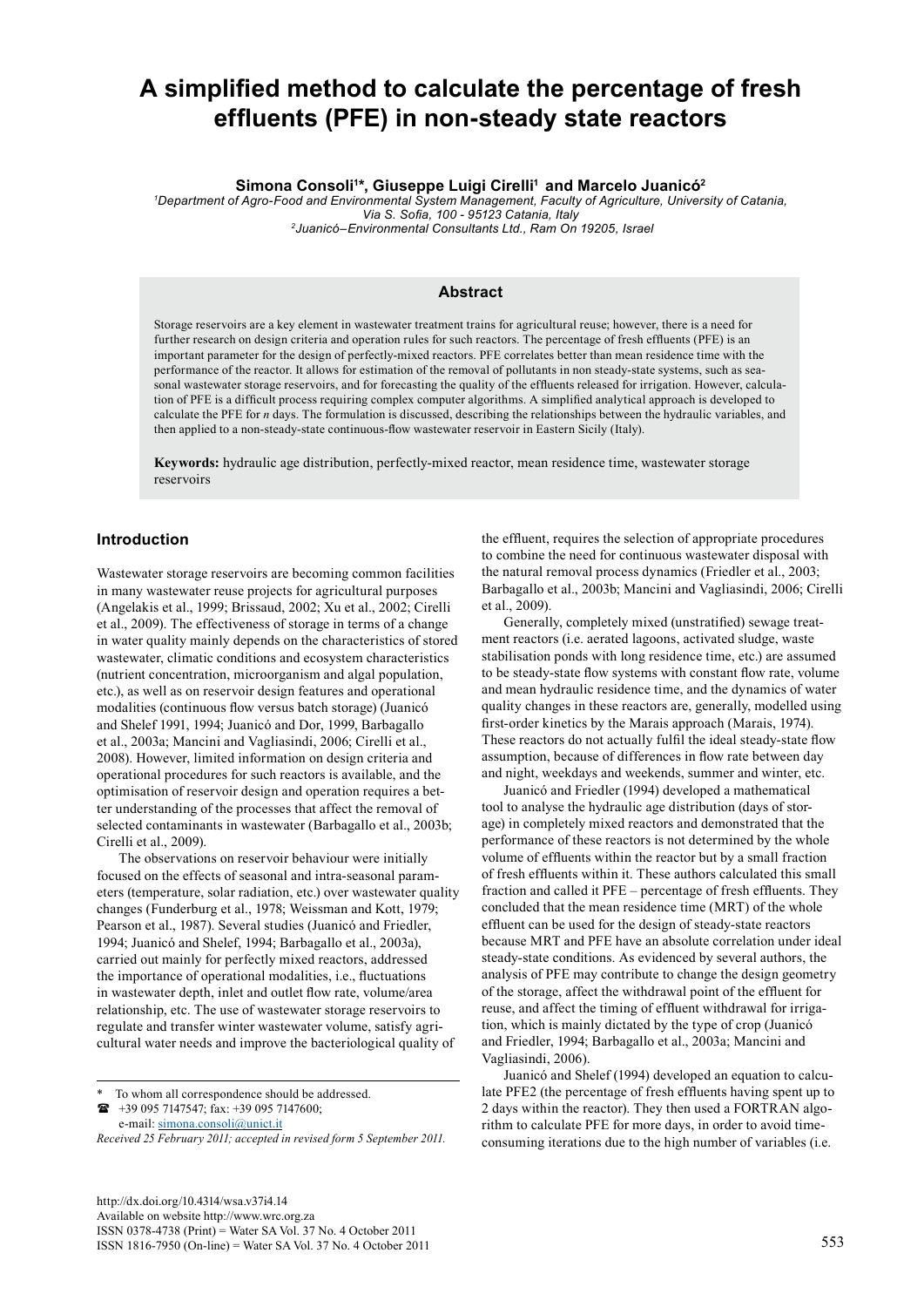inflow entering the reservoir, storage wastewater volume, outflow, etc.) to consider. The PFE is a measurement of the amount of fresh effluent within the reactor, where 'fresh' is defined in time units. i.e., PFE5 is the percentage of fresh effluents having spent 5 or less days (or hours, or minutes) within the reactor. In non-steady-state flow reactors, such as wastewater storage reservoirs, PFE is not constant, varying according to the change in inflow rate and reservoir volume. This variability deeply affects the performance of the reservoirs in terms of wastewater pollutant removal (Juanicó and Shelef, 1994; Barbagallo et al., 2003a; Mancini and Vagliasindi, 2006). In fact, in their publication, Cirelli et al. (2009) developed a new operational parameter, 'MRT%FE', which measures the mean residence time (MRT) of the freshest effluent percentage in a wastewater storage reservoir characterised by non-steady state flow conditions. The use of MRT%FE has provided evidence that *E.coli* removal is strongly influenced by the freshest 50% of effluent, with a MRT50%FE of about 8 days, and not by the whole stored volume (MRT=25 days).

In the present paper, a new simplified approach is proposed with the aim of simplifying the calculation of PFE proposed by Juanicó and Shelef in 1994. The application of this simplified formulation to a non-steady-state wastewater storage reservoir in Eastern Sicily (Italy) is also described. PFE values were related to microbiological concentrations of treated wastewater using regression analyses.

#### **Calculation of PFE**

To evaluate the percentages of fresh effluents that have been in a reactor for *n* time intervals or less, Juanicó and Shelef (1994) proposed the following formulation for *PFEn* on a generic day *d*:  $PFE2_d = 100$ 

$$
PFEn_d = 100 \times \frac{i = d - (n-1)}{VOL_d}
$$
 (1)

where:

$$
R_i = IN_i - \sum_{j=1}^{d} LIN(i)j
$$
 (2)

where:

 $R<sub>i</sub>$  is the amount of inflow (m<sup>3</sup>) entering the reservoir on Day *i* and that still remains in the reservoir on Day *d*;  $VOL<sub>d</sub>$  is the stored wastewater volume (m<sup>3</sup>) on Day *d*;  $d-(n-1) \geq 0$ ; *IN<sub>i</sub>* is the amount of inflow (m<sup>3</sup>) entering the reservoir on Day *i*;

 $LIN_{(i)j}$  is the amount of inflow (m<sup>3</sup>) (entering on Day *i*) lost through outflow  $OUT_j$  on Day *j*;

*n* is the time interval of fresh effluents within the reactor.

For example, for  $n=2$  Eq. (1) can be written as:

$$
PFE2_d = 100 \times \frac{(R_d - 1 + R_d)}{VOL_d}
$$
\n(3)

$$
R_{d-1} = IN_{d-1} - (LIN_{(d-1)d-1} + LIN_{(d-1)d})
$$
\n(4)

where:

$$
LIN(d-1)d-1=INd-1\cdot\frac{OUTd-1}{VOLd-1}
$$

is the amount of inflow lost through outflow  $(OUT_{d})$  on Day *d-1*;

$$
LIN(d-1)d = (INd-1 - LIN(d-1)d-1) \cdot \frac{OUTd}{VOLd}
$$
  
is the amount of inflow lost through outflow *(OUT<sub>d</sub>)* on Day *d*.

$$
R_d = IN_d - LIN(d)d = IN_d - (IN_d \cdot \frac{OUT_d}{VOL_d})
$$
  
is the equation for 1-day old effluents *PEEI*<sub>a</sub>

The calculation of  $PFEn_d$  (Eq. (1)) is an extension of Eq. (4); it is much more complicated and therefore a FORTRAN algorithm has been proposed to calculate it (Juanicó and Friedler, 1994).

.

In the study herein presented, a simplified formulation was derived from the original calculation for *PFEn*<sub>d</sub>:

$$
LIN(d-1)d = (INd-1 - INd-1 \cdot \frac{OUTd-1}{VOLd-1}) \cdot \frac{OUTd}{VOLd}
$$
 (5)

where:

 $IN_i \cdot \frac{OUT_i}{VOL_i}$  is the amount of inflow  $N_i$  lost through outflow on Day *i*

$$
PFEn_d = \frac{\sum\limits_{i=d-(n-1)}^{d} \left( IN_i - IN_i \cdot \frac{OUT_i}{VOL_i} \right) - LIN(d-1)d}{VOL_d}
$$
(6)

Thus, Eq. (5) can be written as:

$$
PFEn_d = \frac{\sum\limits_{i=d-(n-1)}^{d} \left( IN_i - IN_i \cdot \frac{OUT_i}{VOL_i} \right) - LIN(d-1)d}{VOL_d}
$$
 (7)

Equation (7) for  $PFE2_d$  can be written as:

$$
_{d} = 100 \times \frac{\left(1 N_{d-1} - 1 N_{d-1} \cdot \frac{OUT_{d-1}}{VOL_{d-1}} + 1 N_{d} - 1 N_{d} \cdot \frac{OUT_{d}}{VOL_{d}}\right) - \left(1 N_{d-1} - 1 N_{d-1} \cdot \frac{OUT_{d-1}}{VOL_{d-1}}\right) \cdot \frac{OUT_{d}}{VOL_{d}}}{VOL_{d}}
$$
\n
$$
d
$$
\n(8)

In the simplified formulation, the term  $\sum_{i=1}^{\infty} LIN(i)j$  (total amount of inflow lost through outflow) is neglected, with the exception of the loss related to the outflow during Day *d*.  $=$  $\sum_{j=1}$  *LIN*(*i*)*j* 

The application of both general equations, Eqs. (1) and (5), to calculate the  $PFEn$   $(n=1, 2, 5, 10, 20, 30)$  of a random data set characterising a continuous inflow/outflow reservoir operation led to an error ranging between 0 and 4%, with an average value of about 3%, increasing with an increase in *n* (Fig. 1).



*Figure 1*

Comparison of PFEn<sub>d</sub> values derived from the original equation, *Eq. (1), and the simplified equation, Eq. (5)*

#### **Case-study**

To evaluate the performance of the simplified approach (Eq. (5)), it was applied and compared to the original method (expressed by Eq. (1)) to calculate the *PFEn* (*n*= 1, 2, 3, 5) in a wastewater storage reservoir operating in Caltagirone, a municipality of about 35 000 PE in Eastern Sicily (Italy).

<http://dx.doi.org/10.4314/wsa.v37i4.14> Available on website http://www.wrc.org.za<br>ISSN 0378-4738 (Print) = Water SA Vol. 37 No. 4 October 2011 ISSN 0378-4738 (Print) = Water SA Vol. 37 No. 4 October 2011 <sup>554</sup> ISSN 1816-7950 (On-line) = Water SA Vol. 37 No. 4 October 2011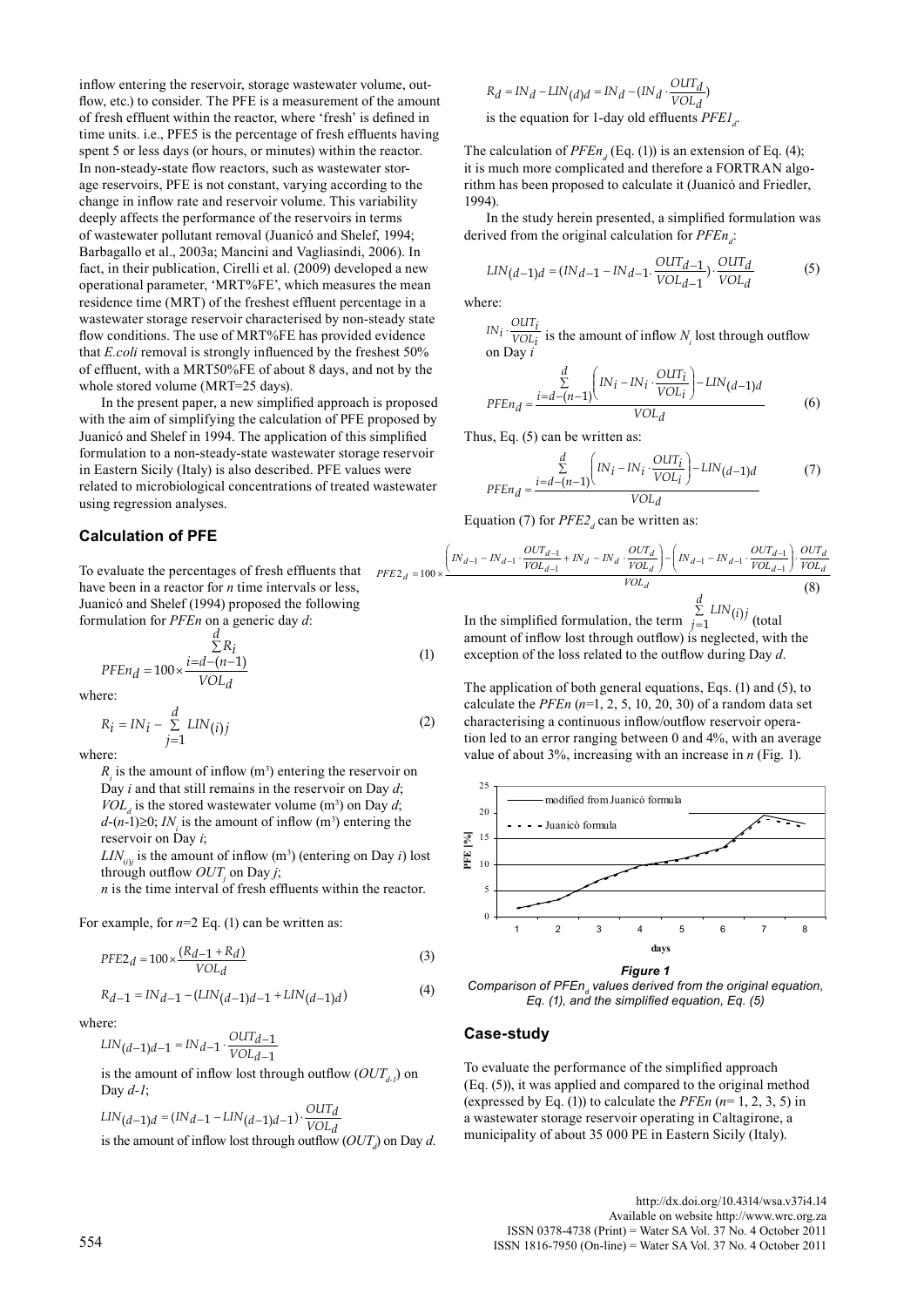The wastewater treatment plant (WWTP) of the municipality consists of an activated sludge system. During the year 2000, an unlined earth reservoir (maximum capacity of 25 000  $m<sup>3</sup>$  and maximum depth of 5 m) was fed by the WWTP. The inflow/outflow system operations were discontinuous, with a daily input varying between 0 and 20  $\ell$ ⋅s<sup>-1</sup>, and a daily outflow rate between 0 and 5 ℓ⋅s<sup>-1</sup>, apart from evaporation losses (mean daily value around 0.11 m). Reservoir operation started in late February 2000 and was concluded by late October of the same year (Fig. 2). Discontinuous discharges from the reservoir depend on the irrigation demand of citrus orchards (the main crop within the agricultural context under study), which is mostly concentrated during the May to September period. The study area is characterised by a semi-arid climate, with total rainfall during the monitoring period amounting to 380 mm, which contributed  $1\,900 \text{ m}^3$  of water to the reservoir.



*Figure 2 Stored volumes, inflow and outflow rates at Caltagirone Reservoir during the monitoring period in 2000*

Water samples were collected within the reactor at intervals of 7 and 14 days at 3 selected sampling locations: near the reservoir embankment (about 10 m from the inlet) at a depth varying between 0.6 and 1.5 m; 0.2 m below the water surface; and 0.5 m above the bottom of the reservoir. Samples were analysed according to Standard Methods (APHA, 1999): SS (180°C), BOD<sub>5</sub>, COD, total phosphorus, nitrogen, total coliforms (TC), faecal coliforms (FC), *E.coli*, faecal streptococci, *Salmonella* and helminth eggs (Barbagallo et al., 2003b). During the monitoring period, FC contents measured at the surface, bottom and near the embankment varied in the same manner with a few exceptions (Fig. 3). Differences between concomitant values were relatively low; thus FC content of the stored water can be represented by the mean of the 3 measured values. In general, during the entire study period a reduction in the concentration of microorganisms of about 2 to 3 orders of magnitude was observed after a few days of storage, with a further decrease of about 5 orders of magnitude after about 30 to 40 days of detection. This high removal efficiency was most likely due to the improvement in climatic conditions (increase in solar radiation and air temperature).

The maximum number of *Salmonella* detected in the influent was 1 100 MPN∙100 mℓ−1; the absence of *Salmonella* in the stored wastewater confirms the great efficiency of storage in removing pathogens.

During the monitoring period a prevailing south-west wind (mean speed of about 1.2 m∙s−1) allowed a fairly good circulation of wastewater within the reservoir, avoiding hydraulic shortcuts. However, the hydrodynamic behaviour of the reservoir was affected by changes in the operation procedure (inflow and

outflow) and the climate (mainly temperature and solar radiation) (Barbagallo et al., 2003b). Behaviour changes were also evaluated by differences in temperature, EC, DO and pH profiles (Barbagallo et al., 2003b). However, owing to the relatively long period of observation for this reservoir, it was not feasible to attempt to relate FC content to operational and climatic conditions.



*FC concentrations measured at the reservoir sampling locations during 2000*

The experiment confirms that treated wastewater storage with continuous inflow represents a valuable option for FC removal. Inlet water had a mean concentration of 105 CFU∙100 mℓ−1. The average FC removal was of 2.3 Ulog. FC content seldom exceeded 10<sup>3</sup> CFU∙100 ml<sup>-1</sup> during the irrigation period (May-September).

## **Results and discussion**

Table 1 shows a part of the operational data set of the Caltagirone Reservoir during the study period. The grey square

| Table 1                                                        |                   |                                                                                                                                                                                                                                                                                                                                             |                   |                  |                  |                  |      |      |      |
|----------------------------------------------------------------|-------------------|---------------------------------------------------------------------------------------------------------------------------------------------------------------------------------------------------------------------------------------------------------------------------------------------------------------------------------------------|-------------------|------------------|------------------|------------------|------|------|------|
| Example of an EXCEL spreadsheet to calculate PFEn <sub>d</sub> |                   |                                                                                                                                                                                                                                                                                                                                             |                   |                  |                  |                  |      |      |      |
| Reservoir                                                      | VOL,              | $\overline{ {\mathsf{In}}_{\scriptscriptstyle\gamma}({\mathsf{m}}^{\scriptscriptstyle 3}) }$ OUT $\overline{ {\mathsf{PFE}}_{\scriptscriptstyle\gamma} }$ PFE $\overline{ {\mathsf{PFE}}_{\scriptscriptstyle\gamma}  }$ PFE $\overline{ {\mathsf{PFE}}_{\scriptscriptstyle 20} }$ PFE $\overline{ {\mathsf{PFE}}_{\scriptscriptstyle 30} }$ |                   |                  |                  |                  |      |      |      |
| operation                                                      | (m <sup>3</sup> ) |                                                                                                                                                                                                                                                                                                                                             | (m <sup>3</sup> ) |                  |                  |                  |      |      |      |
| period                                                         |                   |                                                                                                                                                                                                                                                                                                                                             |                   |                  |                  |                  |      |      |      |
| 28-Feb                                                         | 11250             | 178.6                                                                                                                                                                                                                                                                                                                                       | 0.0               | 1.6              | 1.6              | 1.6              |      |      |      |
| 29-Feb                                                         | 11429             | 178.6                                                                                                                                                                                                                                                                                                                                       | 0.0               | 1.6              | 3.1              | 3.1              |      |      |      |
| 01-Mar                                                         | 11607             | 178.6                                                                                                                                                                                                                                                                                                                                       | 0.0               | 1.5              | 3.1              | 4.6              |      |      |      |
| 02-Mar                                                         | 11786             | 178.6                                                                                                                                                                                                                                                                                                                                       | 0.0               | 1.5              | $\overline{3.0}$ | 6.1              |      |      |      |
| $03-Mar$                                                       | 11964             | 178.6                                                                                                                                                                                                                                                                                                                                       | 0.0               | 1.5              | 3.0              | 7.5              |      |      |      |
| 04-Mar                                                         | 12143             | 178.6                                                                                                                                                                                                                                                                                                                                       | 0.0               | 1.5              | 2.9              | 7.4              |      |      |      |
| $05-Mar$                                                       | 12322             | 178.6                                                                                                                                                                                                                                                                                                                                       | 0.0               | 1.4              | 2.9              | 7.2              |      |      |      |
| 06-Mar                                                         | 12500             | 178.6                                                                                                                                                                                                                                                                                                                                       | 0.0               | 1.4              | $2.\overline{9}$ | 7.1              |      |      |      |
| 07-Mar                                                         | 12969             | 468.8                                                                                                                                                                                                                                                                                                                                       | 0.0               | 3.6              | 5.0              | 9.1              |      |      |      |
| 08-Mar                                                         | 13438             | 468.8                                                                                                                                                                                                                                                                                                                                       | 0.0               | 3.5              | 7.0              | 11.0             | 17.6 |      |      |
| $09$ -Mar                                                      | 13906             | 468.8                                                                                                                                                                                                                                                                                                                                       | 0.0               | 3.4              | 6.7              | 12.7             | 19.1 |      |      |
| $10-Mar$                                                       | 14375             | 468.8                                                                                                                                                                                                                                                                                                                                       | 0.0               | 3.3              | 6.5              | 14.3             | 20.5 |      |      |
| 11-Mar                                                         | 14584             | 208.3                                                                                                                                                                                                                                                                                                                                       | 0.0               | 1.4              | 4.6              | 14.3             | 20.4 |      |      |
| 12-Mar                                                         | 14792             | 208.3                                                                                                                                                                                                                                                                                                                                       | 0.0               | 1.4              | 2.8              | 12.3             | 20.3 |      |      |
| 13-Mar                                                         | 15000             | 208.3                                                                                                                                                                                                                                                                                                                                       | 0.0               | 1.4              | 2.8              | 10.4             | 20.2 |      |      |
| 14-Mar                                                         | 15313             | 312.5                                                                                                                                                                                                                                                                                                                                       | 0.0               | 2.0              | 3.4              | 9.2              | 20.7 |      |      |
| 15-Mar                                                         | 15625             | 312.5                                                                                                                                                                                                                                                                                                                                       | 0.0               | $\overline{2.0}$ | 4.0              | 8.0              | 21.1 |      |      |
| 16-Mar                                                         | 15938             | 312.5                                                                                                                                                                                                                                                                                                                                       | 0.0               | 2.0              | $\overline{3.9}$ | 8.5              | 21.6 |      |      |
| 17-Mar                                                         | 16250             | 312.5                                                                                                                                                                                                                                                                                                                                       | 0.0               | 1.9              | 3.8              | 9.0              | 20.2 |      |      |
| 18-Mar                                                         | 16563             | 312.5                                                                                                                                                                                                                                                                                                                                       | 0.0               | 1.9              | $\overline{3.8}$ | 9.4              | 18.9 | 36.0 |      |
| 19-Mar                                                         | 16875             | 312.5                                                                                                                                                                                                                                                                                                                                       | 0.0               | 1.9              | 3.7              | 9.3              | 17.6 | 36.1 |      |
| 20-Mar                                                         | 17188             | 312.5                                                                                                                                                                                                                                                                                                                                       | 0.0               | 1.8              | 3.6              | 9.1              | 16.4 | 34.7 |      |
| 21-Mar                                                         | 17188             | 0.0                                                                                                                                                                                                                                                                                                                                         | 0.0               | 0.0              | 1.8              | 7.3              | 15.2 | 33.7 |      |
| 22-Mar                                                         | 17188             | 0.0                                                                                                                                                                                                                                                                                                                                         | 0.0               | 0.0              | $_{0.0}$         | 5.5              | 13.9 | 32.6 |      |
| 23-Mar                                                         | 17188             | 0.0                                                                                                                                                                                                                                                                                                                                         | 0.0               | 0.0              | 0.0              | $\overline{3.6}$ | 12.7 | 32.2 |      |
| 24-Mar                                                         | 17188             | 0.0                                                                                                                                                                                                                                                                                                                                         | 0.0               | 0.0              | $_{0.0}$         | 1.8              | 10.9 | 31.2 |      |
| 25-Mar                                                         | 17188             | 0.0                                                                                                                                                                                                                                                                                                                                         | 0.0               | 0.0              | 0.0              | 0.0              | 9.1  | 30.1 |      |
| 26-Mar                                                         | 17188             | 0.0                                                                                                                                                                                                                                                                                                                                         | 0.0               | 0.0              | 0.0              | 0.0              | 7.3  | 29.1 |      |
| 27-Mar                                                         | 17188             | 0.0                                                                                                                                                                                                                                                                                                                                         | 0.0               | 0.0              | 0.0              | 0.0              | 5.5  | 26.4 |      |
| $28 - Mar$                                                     | 17188             | 0.0                                                                                                                                                                                                                                                                                                                                         | 0.0               | 0.0              | 0.0              | 0.0              | 3.6  | 23.6 | 37.4 |
| 29-Mar                                                         | 17188             | 0.0                                                                                                                                                                                                                                                                                                                                         | 0.0               | 0.0              | 0.0              | 0.0              | 1.8  | 20.9 | 36.4 |
| 30-Mar                                                         | 17188             | 0.0                                                                                                                                                                                                                                                                                                                                         | 0.0               | 0.0              | $_{0.0}$         | 0.0              | 0.0  | 16.4 | 33.5 |
| $31-Mar$                                                       | 17188             | 0.0                                                                                                                                                                                                                                                                                                                                         | 0.0               | 0.0              | 0.0              | 0.0              | 0.0  | 15.2 | 32.5 |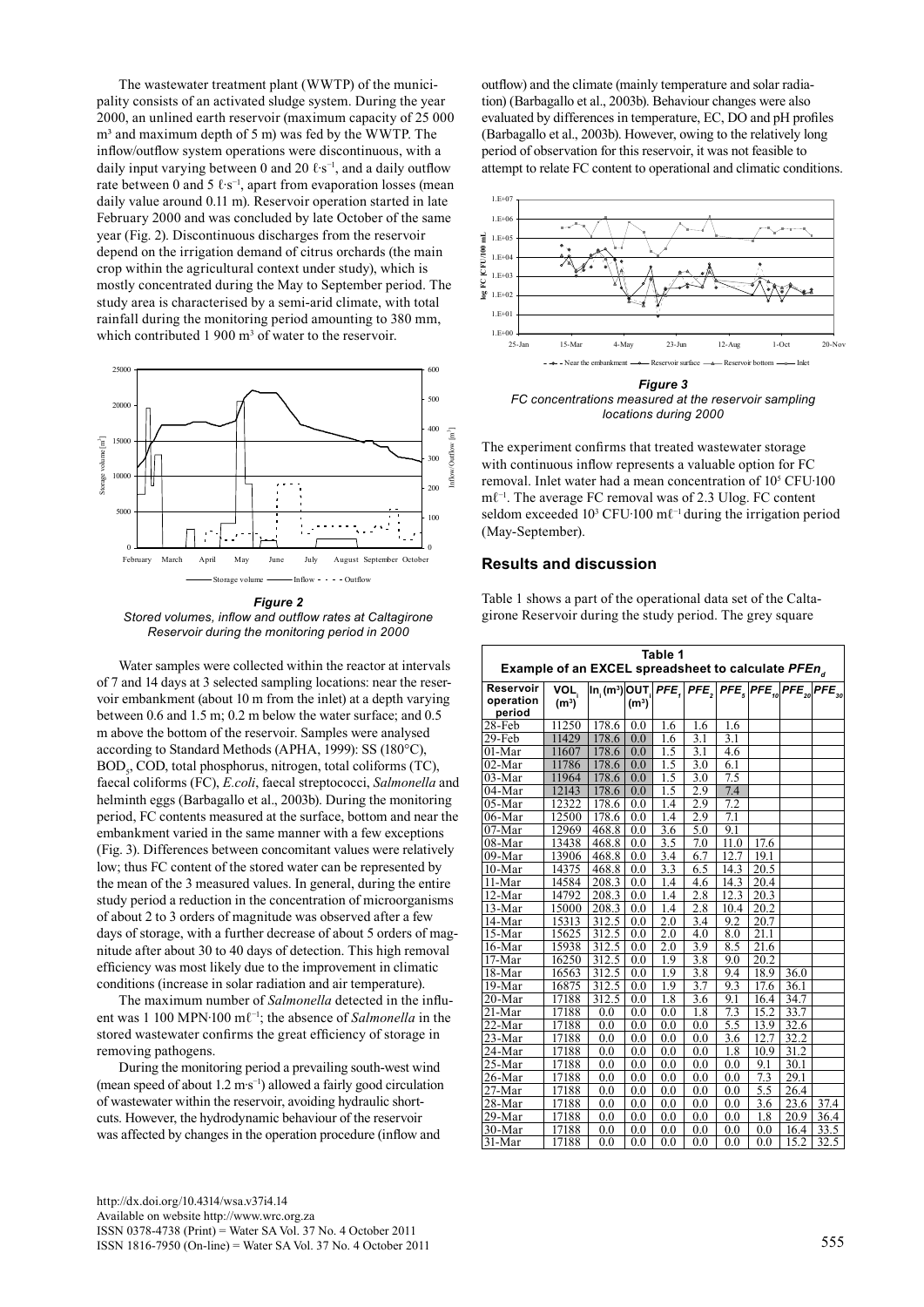indicates the variables required for the calculation of  $PFE5<sub>6</sub>$ .

Both Eqs. (1) and (5) use the same variables describing the operation of the reservoir. Results can be summarised as follows:

- During the fill-up period no outflow from the reservoir took place; as a result the variable  $OUT<sub>i</sub>$  was zero and Eq. (1) and Eq. (5) offered the same results
- During the irrigation season the main term of water loss  $\left(\sum_{j=1}^{d} LIN(i)j\right)$  was different from zero, thus resulting in differences between the 2 formulations.  $\frac{1}{2}$  and  $\frac{1}{2}$  differences between the 2 formulations, within the differences between the 2 formulations, with reactor *j*

Figure 4 reports the percentage of error on *PFE5<sub>d</sub>* obtained using Eq. (5) rather than Eq. (1); the average error is about 0.65%. The percentage of error increases during the irrigation phase with the increase of the outflow rate. The values of  $PFEn_d$  ( $n=1, 2, 3, 5$ ), using the simplified Eq. (5) for the Caltagirone reservoir, are reported in Fig. 5.



*Figure 4 Error [%] resulting from using Eq. (5) rather than Eq.* (1) for PFE5<sub>*d*</sub>

By comparing *PFEn<sub>d</sub>* with faecal coliform (FC) and *E.coli* removal in the reservoir (Fig. 5), it can be noted that removal was low in early spring when fresh wastewater entered the reservoir, reaching a minimum of 0.77 Ulog, and high during the end of the irrigation season, with an average removal of about 2.3 Ulog. The die-off coefficient,  $K_p$  calculated by means of climatic variables (incident solar radiation and water temperature), showed a great variability during the observation period, with a mean value of  $2.6 d<sup>-1</sup>$  (Barbagallo et al., 2003b).



*Figure 5 Variability of FC and* E. coli *removal for Caltagirone Reservoir and PFEnd values*

Multiple regression analyses performed to identify the main parameters affecting the removal of faecal coliforms in the reservoir (Barbagallo et al., 2003a; Mancini and Vagliasindi, 2006) indicate that the dynamics of the process vary among locations in the same reservoir: at the surface and at the embankment edge PFEs calculated for a few days (PFE1 and PFE5) present the highest correlation with coliform (FC and *E. coli*) removal. At the bottom layer, PFE20 and PFE30 substitute  $PFE<sub>1</sub>$  and  $PFE<sub>5</sub>$  as parameters with highest correlation coefficients (Table 2). Therefore, PFE is the best parameter to be monitored and controlled in order to optimise coliform removal across the whole irrigation season.

| Table 2<br>Regression analyses between FC reservoir content and<br>PFE. |                                 |                |  |  |  |  |
|-------------------------------------------------------------------------|---------------------------------|----------------|--|--|--|--|
| Sampling point                                                          | Significant $R^2$<br>parameters | R <sup>2</sup> |  |  |  |  |
| Reservoir surface                                                       | PFE1, PFE5                      | 0.88:0.82      |  |  |  |  |
| Near embankment                                                         | PFE1, PFE5                      | 0.89; 0.85     |  |  |  |  |
| Reservoir bottom                                                        | PFE20, PFE30                    | 0.75:0.72      |  |  |  |  |

### **Conclusions**

The advantage of the simplified method herein presented is the use of an easy algebraic formulation for the calculation of  $PFEn_{d}$ , especially for *n* values of more than 3 days. An average error of about 3% is estimated when there is outflow from the reactor.

Results of the experimental activity carried out for Caltagirone Reservoir using the simplified formulation highlighted a close correlation between *PFEn*, values and FC removal, thus confirming the importance of this parameter in the definition of operational modalities for the reactors.

The simplified method could contribute to solving problems of data elaboration for modelling the behaviour of reservoirs, and for determining set-up design criteria and operational rules. Finally, the analysis of PFE variability within a storage reservoir is important, not only to indirectly indicate the pathogen content level but (primarily) to suggest design and management criteria and rules.

#### **References**

- APHA (1999) *Standard Methods for the Examination of Water and Wastewater* (20<sup>th</sup> edn.) American Public Health Association, Washington D.C.
- Angelakis AN, Marecos Do Monte MHF, Bontoux L and ASANO T (1999) The status of wastewater reuse practice in the Mediterranean basin: need for guidelines. *Water Res.* **33** (19) 2201-2217.
- Barbagallo S, Cirelli Gl, Consoli S and Somma F (2003a) Wastewater quality improvement through storage: a case study in Sicily. *Water Sci. Technol.* **47** (7) 169-176.
- Barbagallo S, Brissaud F, Cirelli GL, Consoli S and Xu P (2003b) Modelling of bacterial removal in wastewater storage reservoir for irrigation purposes: a case study in Sicily, Italy. *Water Sci. Technol.: Water Supply* **3** (4) 169-175.
- BRISSAUD F (2002) Extensive reclamation technologies for irrigation reuse. In: *Proc. Regional Symposium on Water Recycling in Mediterranean Region*, 26-29 September 2002, Iraklio, Greece.
- Cirelli GL, Consoli S and Di Grande V (2008) Long term storage of reclaimed water: the case studies in Sicily (Italy). *Desalination* **218** 62-73.
- Cirelli GL, Consoli S and Juanicó M (2009) Modelling Escherichia coli concentration in a wastewater reservoir using

<http://dx.doi.org/10.4314/wsa.v37i4.14> Available on website http://www.wrc.org.za<br>ISSN 0378-4738 (Print) = Water SA Vol. 37 No. 4 October 2011 ISSN 0378-4738 (Print) = Water SA Vol. 37 No. 4 October 2011 <sup>556</sup> ISSN 1816-7950 (On-line) = Water SA Vol. 37 No. 4 October 2011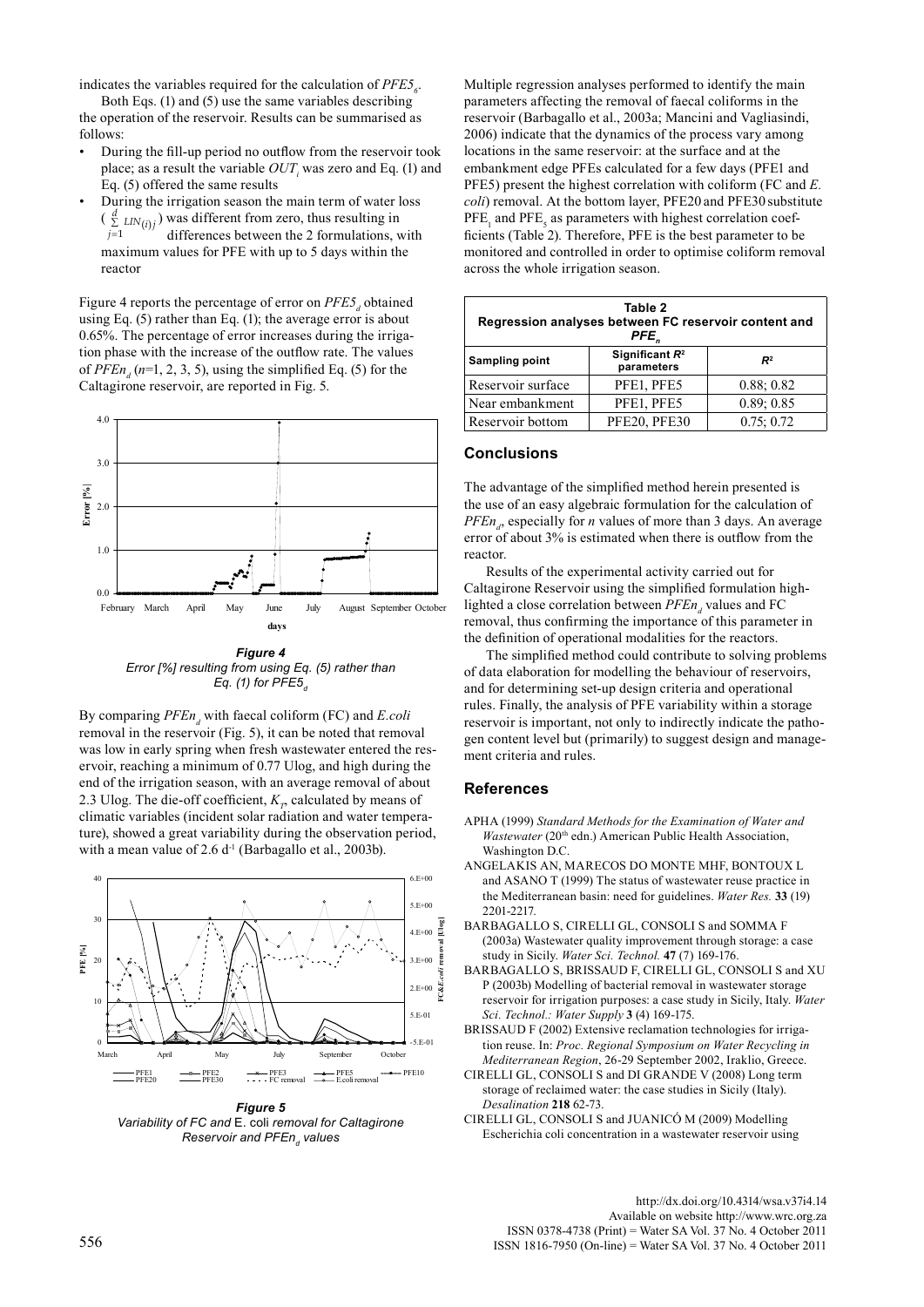an operational parameter MRT%FE and first order kinetics. *J. Environ. Manage.* **90** 604-614.

- FRIEDLER E, JUANICÓ M and SHELEF G (2003). Simulation model of wastewater stabilization reservoirs. *Ecol. Eng.* **20** (2) 121-145.
- FUNDERBURG S, MOORE B, SORBER C and SAGIK B (1978) Survival of polivirus in model wastewater holdings ponds. *Prog. Water Technol.* **10** (5-6) 619-629.
- Juanicó M and Dor I (1999) *Reservoirs for Wastewater Storage and Reuse – Ecology, Performance and Engineering Design*. Springer, Berlin. 394 pp.
- Juanicó M and Friedler E (1994) Hydraulic age distribution in perfectly mixed nonsteady-state reactors. *J. Environ. Eng.* ASCE **120** (6) 1427-1445.
- JUANICÓ M and SHELEF G (1991) The performance of stabilization reservoirs as a function of design and operation parameters. *Water Sci. Technol.* **23**(7-9) 1509-1516.
- Juanicó M and Shelef G (1994) Design, Operation and Performance of Stabilization Reservoirs for Wastewater Irrigation in Israel. *Water Res.* **28** (1) 175-186.
- MANCINI G and VAGLIASINDI FGA (2006) Issues and guidelines for treated wastewater reservoirs design and operation. *Int. J. Environ. Pollut.* **28** (1/2) 128-143.
- MARAIS GvR (1974) Faecal bacterial kinetics in stabilisation ponds. *J. Environ. Eng. Div.* **100** (1) 119-139.
- PEARSON H, MARA D, MILLS S and SMALLMAN D (1987) Physico-chemical parameters influencing fecal bacteria survival in waste stabilization ponds. *Water Sci. Technol.* **19** (12) 145-152.
- WEISSMAN S and KOTT Y (1979) The effect of changing oxygen concentration on viability of bacteria. In: *Proc. Symp. Israel Ecol. Soc.* **A-144**.
- Xu P, Brissaud F, Maihol JC, Valette F and Lazarova V (2002) Design of a climate-dependent water reuse project. *Water Sci. Technol.* **46** (6-7) 289-296.